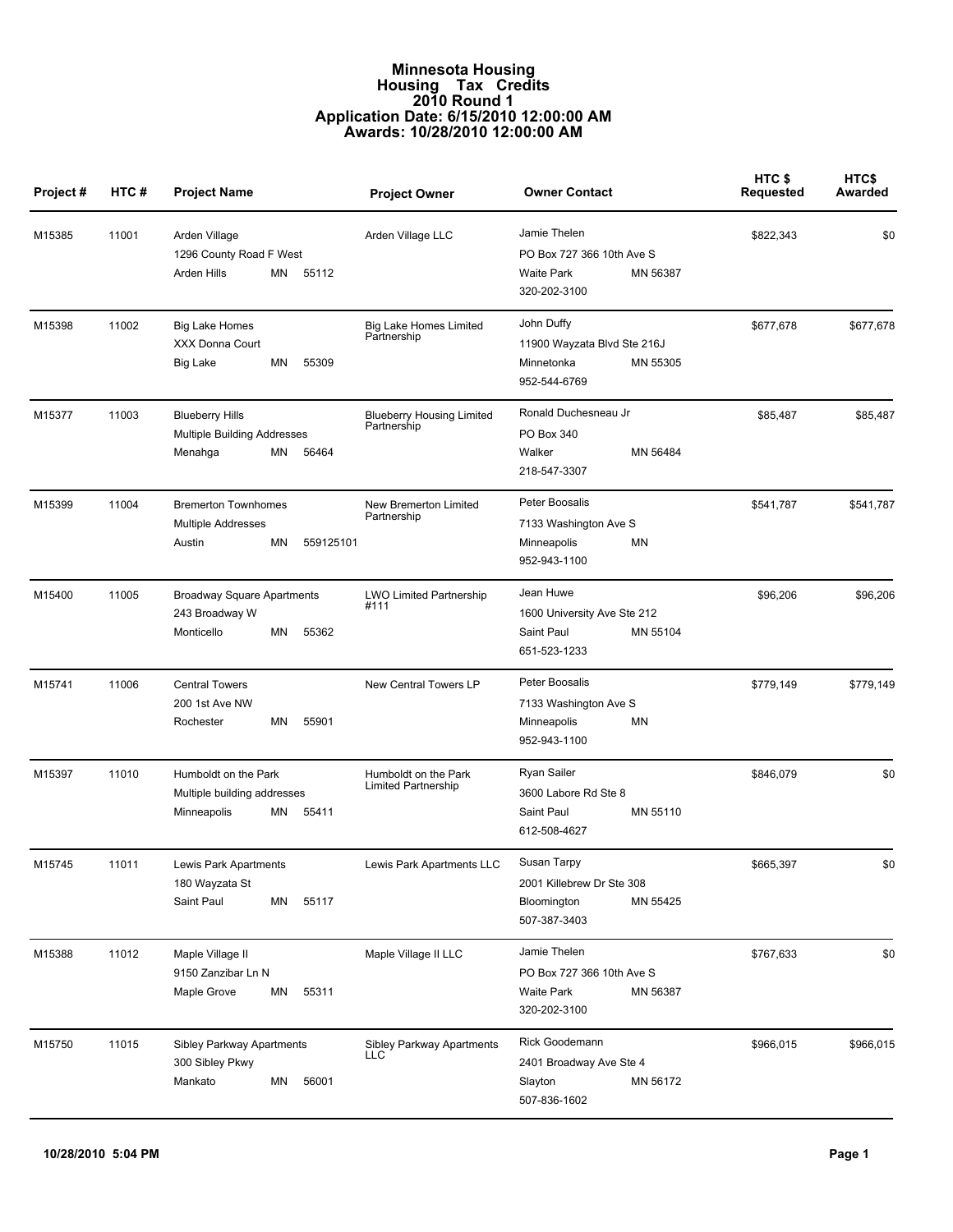| Project# | HTC#  | <b>Project Name</b>                                                                        | <b>Project Owner</b>                               | <b>Owner Contact</b>                                                                       | HTC\$<br>Requested | HTC\$<br>Awarded |
|----------|-------|--------------------------------------------------------------------------------------------|----------------------------------------------------|--------------------------------------------------------------------------------------------|--------------------|------------------|
| M15751   | 11016 | <b>Trinity First Terrace</b><br>12xx Franklin Ave E<br>ΜN<br>55404<br>Minneapolis          | <b>LSS Franklin Avenue</b><br>Limited Partnership  | Pat Connolly<br>2400 Park Ave S<br>MN 55404<br>Minneapolis<br>612-879-5238                 | \$937,540          | \$0              |
| M15392   | 11017 | <b>West View Estates</b><br>15920 County Road 47<br>Plymouth<br>ΜN<br>55446                | <b>Plymouth West View Estates</b><br><b>LLC</b>    | Jamie Thelen<br>PO Box 727 366 10th Ave S<br><b>Waite Park</b><br>MN 56387<br>320-202-3100 | \$1,003,554        | \$1,000,000      |
| M15378   | 11018 | Westside Manor<br>RR1 Box 2130<br><b>Baudette</b><br>ΜN<br>56623                           | Westside Housing Limited<br>Partnership            | Skip Duchesneau<br>PO Box 340 7539 Front St NW<br>Walker<br>MN 56484<br>218-547-3307       | \$89,168           | \$89,168         |
| M15756   | 11021 | <b>Chrysalis House</b><br>814 Savanna Ave<br>Saint Cloud<br>ΜN<br>56303                    | Chrysalis House of St. Cloud<br><b>LP</b>          | <b>Maxine Barnett</b><br>PO Box 367<br>Saint Cloud<br>MN 56303<br>320-253-6900             | \$398,069          | \$0              |
| M15759   | 11022 | <b>Falcon Heights Townhomes</b><br>Red Hawk Court SE<br>Rochester<br>ΜN<br>55904           | <b>Falcon Heights Townhomes</b><br>of Rochester LP | J Michael Podawiltz<br>3601 18th St S Ste 117<br>Saint Cloud<br>MN 56301<br>320-255-1719   | \$734,145          | \$0              |
| M15761   | 11024 | Heritage Townhomes<br><b>Multiple Building Addresses</b><br>ΜN<br>55008<br>Cambridge       | Heritage Townhomes<br>Limited Partnership          | Rob McCready<br>1600 University Ave Ste 212<br>Saint Paul<br>MN 55104<br>651-646-7848      | \$462,968          | \$0              |
| M15768   | 11024 | Oshki-agooajin<br>1430 Skogman Trail<br>Nett Lake<br>ΜN<br>55790                           | TBA*                                               | Andy Datko<br>PO Box 16 5344 Lakeshore Dr<br><b>Nett Lake</b><br>MN 55772<br>218-757-3261  | \$467,936          | \$0              |
| M15762   | 11025 | <b>Highland Apartments</b><br>107 Highland Ave W<br>Walker<br>ΜN<br>56484                  | TBA*                                               | <b>Bill Reinke</b><br>37 28th Ave N Ste 102<br>Saint Cloud<br>MN<br>320-259-0393           | \$244,859          | \$0              |
| M15764   | 11026 | Lakewood Townhomes<br>Golf Course Rd and 14th Ave SW<br><b>Grand Rapids</b><br>ΜN<br>55744 | Lakewood Townhomes of<br><b>Grand Rapids LP</b>    | <b>Bill Reinke</b><br>37 28th Ave N Ste 102<br><b>MN</b><br>Saint Cloud<br>320-259-0393    | \$533,218          | \$0              |
| M15769   | 11028 | Pine Haven Townhomes<br><b>Multiple Addresses</b><br>Bemidji<br>ΜN<br>56619                | Pine Haven Townhomes of<br>Bemidji LP              | <b>Bill Reinke</b><br>37 28th Ave N Ste 102<br>Saint Cloud<br>MN<br>320-259-0393           | \$505,758          | \$0              |
| M15774   | 11030 | Sienna Green Phase II<br>2275 Snelling Ave N<br>Roseville<br>MN<br>55113                   | Sienna Green LLC                                   | Alan Arthur<br>822 3rd St S Ste 300<br>Minneapolis<br>MN 55415<br>612-341-3148             | \$1,062,227        | \$222,118        |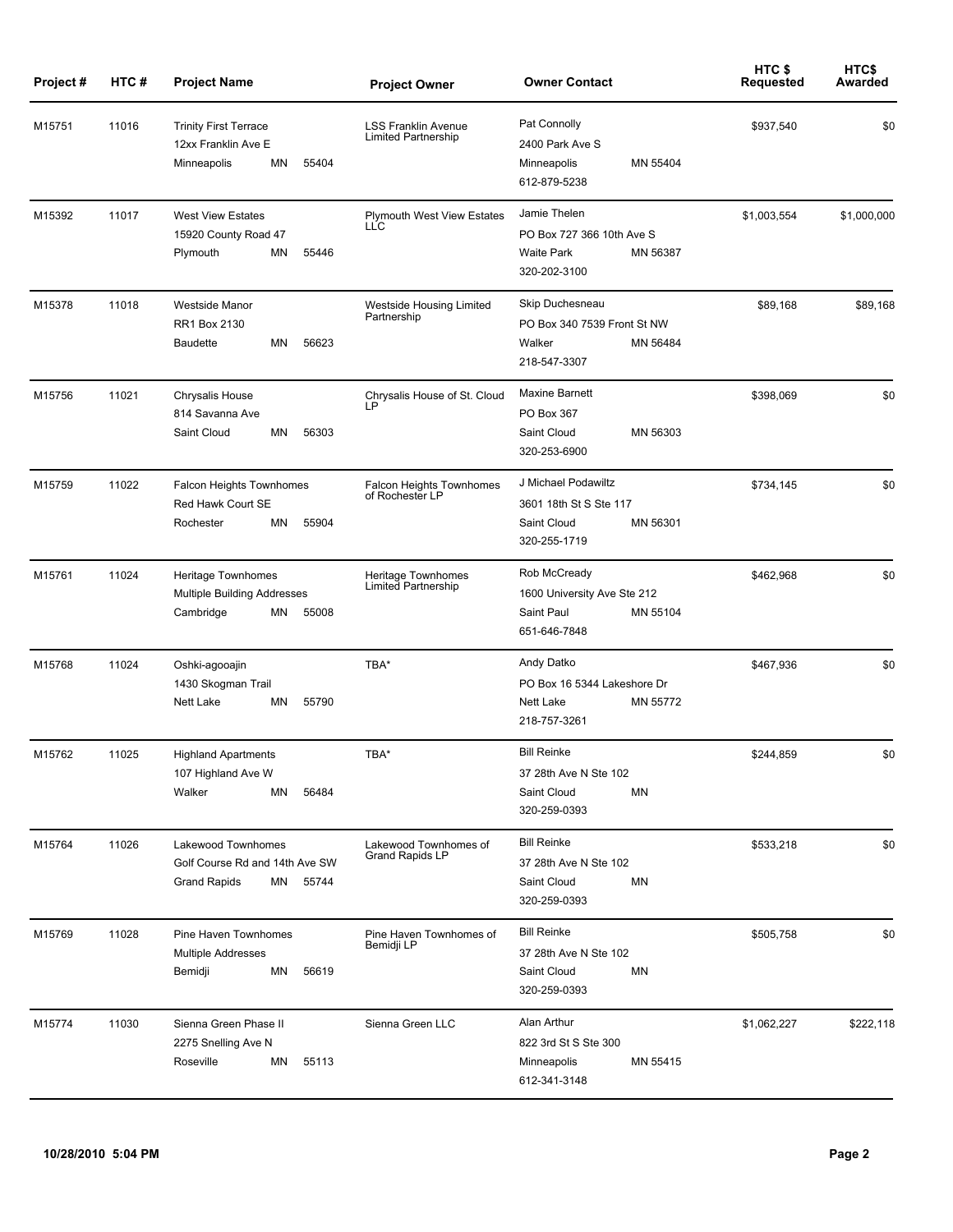| Project# | HTC#   | <b>Project Name</b>                                                                                                                     | <b>Project Owner</b>                                        | <b>Owner Contact</b>                                                                     | HTC \$<br><b>Requested</b> | HTC\$<br>Awarded |
|----------|--------|-----------------------------------------------------------------------------------------------------------------------------------------|-------------------------------------------------------------|------------------------------------------------------------------------------------------|----------------------------|------------------|
| M15775   | 11031  | <b>Skylark Apartments</b><br>301 77th Street West<br>55423<br>Richfield<br>ΜN                                                           | Skylark Limited Partnership                                 | Ryan Sailer<br>233 Park Ave S Ste 201<br>MN 55415<br>Minneapolis<br>612-604-0857         | \$775,453                  | \$0              |
| M15776   | 11032  | South Haven Apartments<br>904 8th Street South<br><b>Brainerd</b><br>ΜN<br>56401                                                        | South Haven Apartments of<br><b>Brainerd LP</b>             | <b>Bill Reinke</b><br>37 28th Ave N Ste 102<br>Saint Cloud<br>MN<br>320-259-0393         | \$289,673                  | \$0              |
| M15778   | 11033  | St. Philips Gardens<br><b>Multiple Building Addresses</b><br>Saint Paul<br>ΜN<br>55104                                                  | TBA*                                                        | Ken Isaacson<br>400 Selby Ave Ste C<br>Saint Paul<br>MN 55102<br>651-292-0211            | \$857,528                  | \$685,660        |
| M15779   | 11034  | Touchstone SH and Wellness Center<br>2304 Snelling Ave<br>Minneapolis<br>MN<br>55404                                                    | <b>Touchstone Community</b><br>Limited Partnership          | Barbara McCormick<br>1035 Franklin Ave E<br>MN<br>Minneapolis<br>612-455-5201            | \$1,060,539                | \$0              |
| M15396   | 11036  | <b>Village Commons</b><br>Connelly Parkway & West Virginia<br>ΜN<br>55378<br>Savage                                                     | Village Commons I Limited<br>Partnership                    | Ron Clark<br>7500 78th St W<br>Edina<br>MN 55439<br>952-947-3010                         | \$1,195,000                | \$1,195,000      |
| M15781   | 11037  | Winhaven Court<br>104 Main St<br>Winona<br>ΜN<br>55987                                                                                  | Winhaven Court LP                                           | <b>Bryon Gongaware</b><br>1201 3rd Ave Ste 5400<br>Seattle<br>WA 98101<br>206-622-9900   | \$636,602                  | \$0              |
| M15785   | 11039  | Fire House #1 Redevelopment<br>101 3rd Sts E<br>Duluth<br>ΜN<br>55805                                                                   | Fire House #1 Limited<br>Partnership                        | Rob McCready<br>1600 University Ave Ste 212<br>Saint Paul<br>MN 55104<br>651-646-7848    | \$745,450                  | \$745,450        |
| M15792   | 11040  | Washington Village East<br>970 11th Ave NW<br>Rochester<br>ΜN<br>55901                                                                  | WVE, Limited Partnership                                    | Joe Weis<br>2227 7th St NW<br>Rochester<br>MN 55901<br>507-288-2041                      | \$883,524                  | \$0              |
| M15391   | 11S302 | Twin Ponds Phase II<br>Multiple building addresses. (See<br>Farmington<br>ΜN<br>55024<br>Suballocator: Dakota County                    | Twin Ponds Phase II Family<br>Housing LP                    | <b>Mark Ulfers</b><br>1228 Town Centre Dr<br>MN 55123<br>Eagan<br>651-675-4444           | \$305,982                  | \$393,750        |
| M15793   | 11S303 | <b>Andrews Pointe Townhomes</b><br>Multiple building addresses. (See<br><b>Burnsville</b><br>MN<br>55337<br>Suballocator: Dakota County | Andrew's Pointe<br><b>Townhouses Limited</b><br>Partnership | Lynn Carlson Schell<br>1600 Hopkins Crossroads<br>Minnetonka<br>MN 55305<br>952-358-5100 | \$478,363                  | \$478,363        |
| M15359   | 11S501 | Andrew Riverside Apartments<br>410 8th Ave SE<br>Minneapolis<br>MN<br>55413<br>Suballocator: Minneapolis                                | Andrew Riverside Limited<br>Partnership                     | Ellen Higgins<br>328 Kellogg Blvd W<br>Saint Paul<br>MN 55102<br>651-291-1750            | \$867,318                  | \$0              |